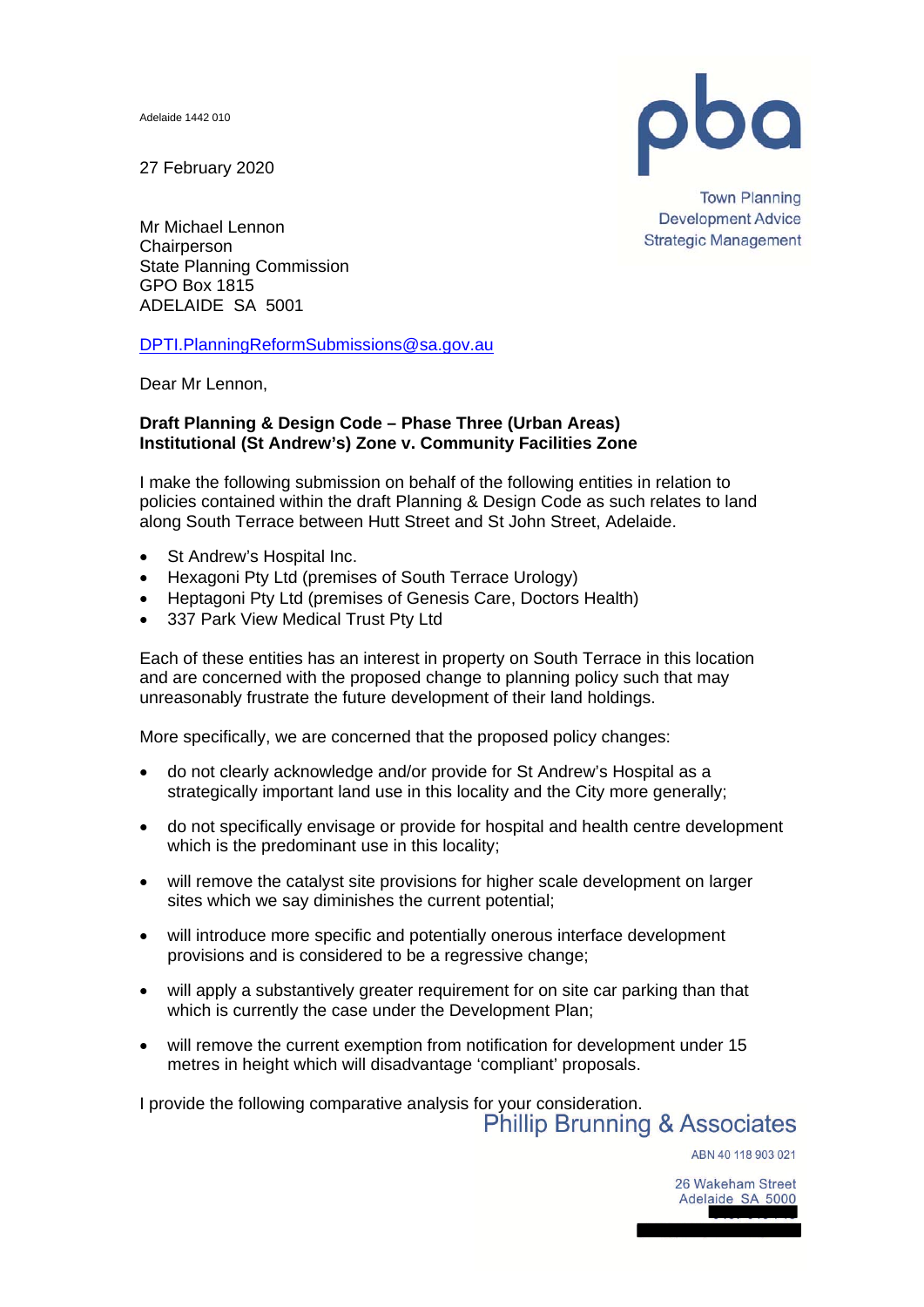

## **Adelaide (City) Development Plan – Current**

- Institutional (St Andrew's) Zone
- Objective for the Zone specifically anticipates and provides for hospital, clinical and health training, and allied research and educational facilities, along with independent medical and allied health facilities, reflective and reinforcing of the land uses which currently predominate this locality.
- This is reinforced by a Desired Character statement that reinforces this call for medical related activity, including and most notably St Andrew's Hospital. Provision is also made for residential development and small scale shops and cafes as part of mixed use developments.
- The Desired Character statement anticipates buildings of a medium scale (up to 15 metres – PDC 8) with the ability for larger scale development on land associated with St Andrew's Hospital and catalyst sites (exceeding 1500  $m^2$ ). This incentivizes aggregation and promotes efficiencies and economies of scale.
- PDC 4 seeks design measures that provide a transition between the higher intensity development in this Zone and the lower intensity development in the City Living Zone or Adelaide Historic (Conservation) Zone without being prescriptive and therefore providing design flexibility.
- Car parking for non-residential uses is sought at a minimum of 3 spaces per 100 square metres of gross leasable floor area with the ability to argue a lesser provision having regard to proximity to public transport, mixed use and varied peak demands, heritage constraints and on street parking, etc.
- For development over 15 metres, applications are subject to Category 2 notification procedures (ability to make representation, but no appeal right) – envisaged uses within buildings of a lesser height are Category 1 (no notification, no appeal right).

## **Draft Planning & Design Code – Proposed**

- Community Facilities Zone (no apparent change to the zone boundary).
- The Community Facilities Zone provides for a range of minor development (such as internal works, photovoltaic panels, shade sails, swimming pools and water tanks) as '*accepted development'*. This change is of little if any real benefit or consequence in this context.
- All development (other than accepted) is to be '*performance assessed*' having regard to the Assessment Provisions outlined for the Community Facilities Zone and the various Overlays and General Development Policies. No '*restricted development'* is listed.
- The Desired Outcome for the Community Facilities Zone seeks the '*provision of a range of public and private community, educational, recreational and health care facilities'*. There is no additional policy narrative or context expressed. This is most disappointing and detracts from policy intent.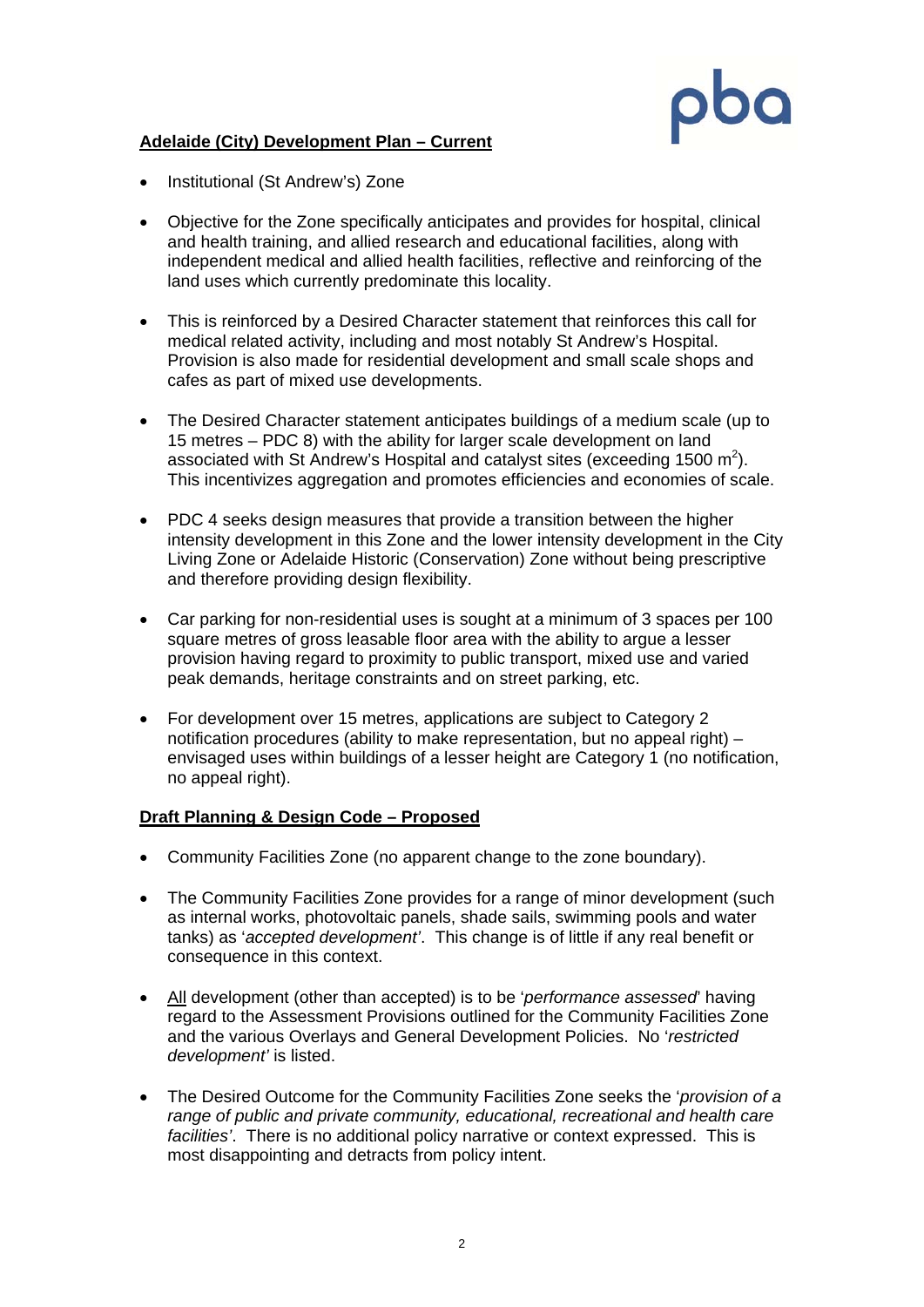

- Whereas under the current Development Plan, a *health centre* and/or a *hospital* are identified as envisaged forms of development within the Institutional (St Andrew's) Zone such is not the case under the proposed Community Facilities Zone (DTS/DPF 1.1).
- There is no specific mention or acknowledgement of St Andrew's Hospital. Whatsoever, whereas the current Institutional (St Andrew's) Zone provides specific guidance and dispensation for development on land associated with St Andrew's Hospital given its large site and preeminent land use.
- The proposed policies are very much generic in nature applicable to like circumstances across the metropolitan area, with no specific reference or acknowledgement of local circumstance including St Andrew's Hospital (the dominant use in the locality).
- While a building height limit of 15 metres is carried forward, there are no catalyst site provisions that consciously provide for buildings of greater scale on larger sites (greater than 1500  $m^2$ ) or on land associated with St Andrew's Hospital as is currently the case for the Institutional (St Andrew's) Zone.
- This will have the effect of not encouraging aggregation and site amalgamation which provides proportionally greater efficiencies in the provision of on site car parking and other facilities together with set backs to low scale residential development which still allowing the achievement of viable floor space.
- There are a number of policies that may potentially fetter or diminish development potential within this Zone, with a much stronger policy emphasis towards the interface and relationship with adjacent low scale residential development, than envisaged forms of development.
- The introduction of a 45 degree plane development envelope for development proposed on land to the south of the Community Facilities Zone boundary (DTS/DPF 3.1) will have a profound impact on development yield given the relatively shallow depth of this Zone.
- If such an interface policy is to be introduced, then we say that this ought to be balanced by the provision for additional building height on that portion of sites closer to South Terrace or where separated from existing low scale residential development by a public road.
- The Community Facilities Zone in this location is relatively small and is to accommodate strategically important land uses for the ultimate benefit of the community, and that suitable capacity should be provided for additional development to meet current and future needs;
- Failure to provide sufficient capacity and opportunity for development within the Community Facilities Zone significantly prejudices current and future health care providers in this location an the ability to provide facilities according to need, mindful of the competitive environment within which these uses operate.